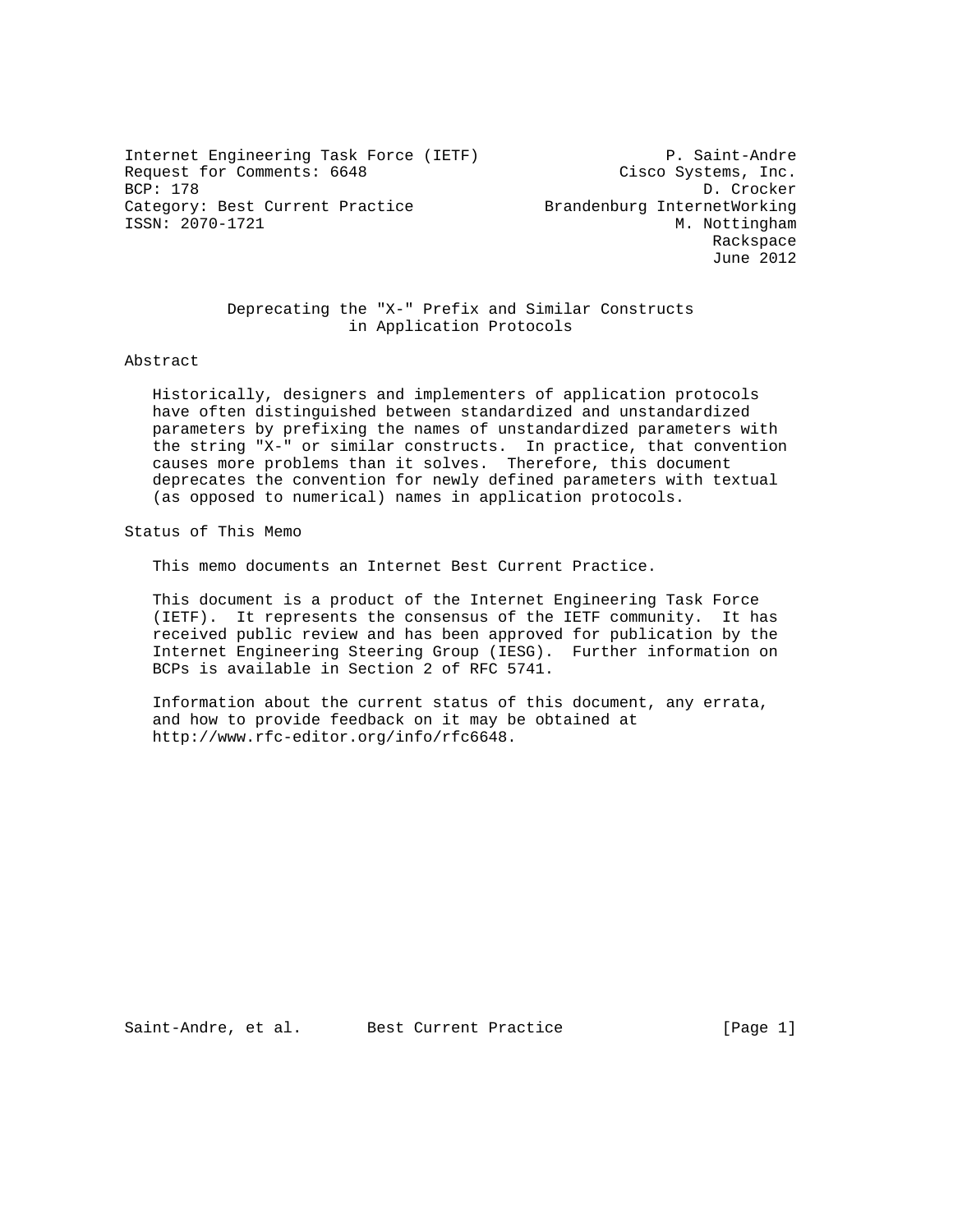## Copyright Notice

 Copyright (c) 2012 IETF Trust and the persons identified as the document authors. All rights reserved.

 This document is subject to BCP 78 and the IETF Trust's Legal Provisions Relating to IETF Documents (http://trustee.ietf.org/license-info) in effect on the date of publication of this document. Please review these documents carefully, as they describe your rights and restrictions with respect to this document. Code Components extracted from this document must include Simplified BSD License text as described in Section 4.e of the Trust Legal Provisions and are provided without warranty as described in the Simplified BSD License.

Table of Contents

| 2. Recommendations for Implementers of Application Protocols  4 |  |
|-----------------------------------------------------------------|--|
| 3. Recommendations for Creators of New Parameters 4             |  |
| 4. Recommendations for Protocol Designers 4                     |  |
|                                                                 |  |
|                                                                 |  |
|                                                                 |  |
|                                                                 |  |
|                                                                 |  |
|                                                                 |  |
|                                                                 |  |
|                                                                 |  |

## 1. Introduction

 Many application protocols use parameters with textual (as opposed to numerical) names to identify data (media types, header fields in Internet mail messages and HTTP requests, vCard parameters and properties, etc.). Historically, designers and implementers of application protocols have often distinguished between standardized and unstandardized parameters by prefixing the names of unstandardized parameters with the string "X-" or similar constructs (e.g., "x."), where the "X" is commonly understood to stand for "eXperimental" or "eXtension".

 Under this convention, the name of a parameter not only identified the data, but also embedded the status of the parameter into the name itself: a parameter defined in a specification produced by a recognized standards development organization (or registered according to processes defined in such a specification) did not start

Saint-Andre, et al. Best Current Practice [Page 2]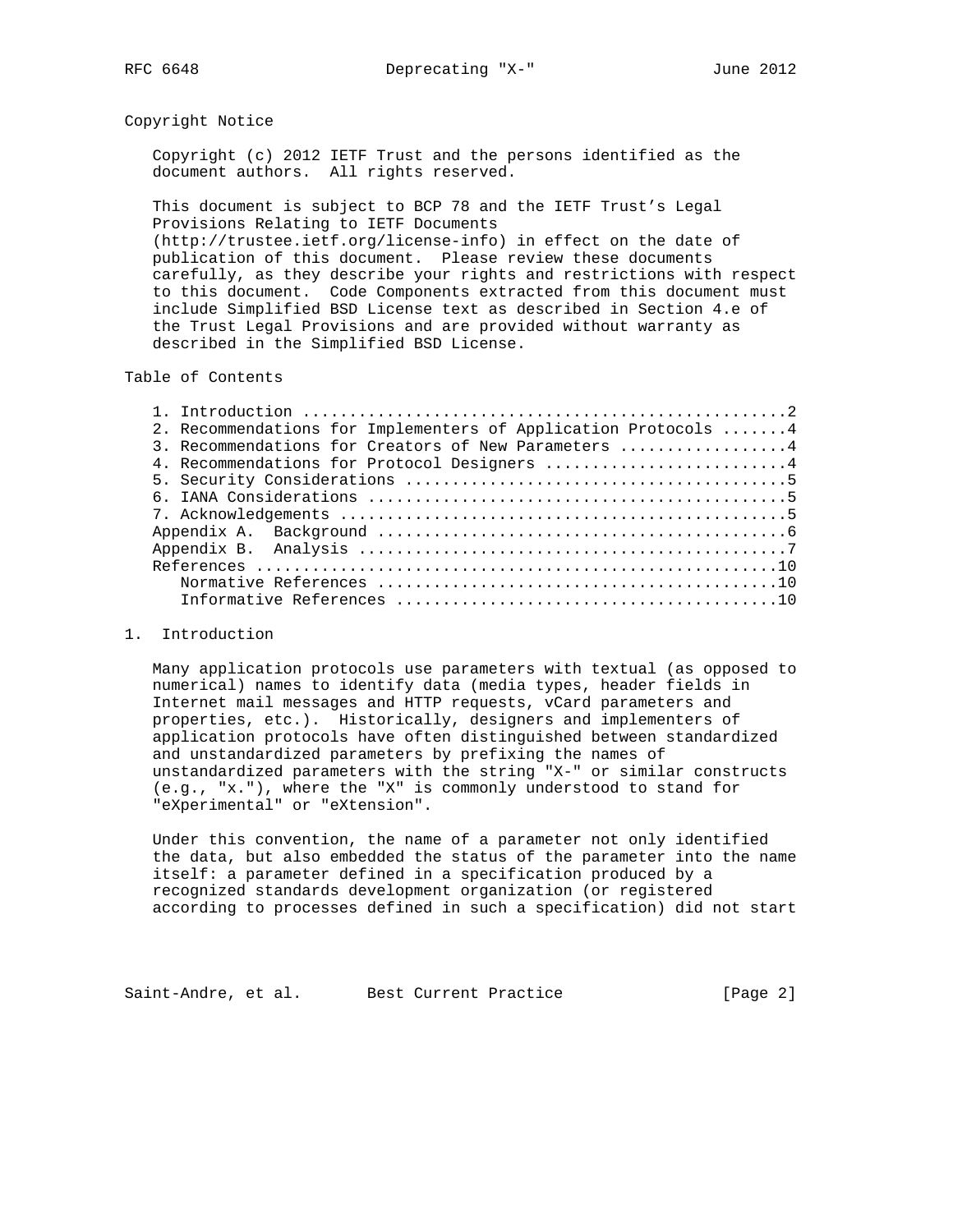with "X-" or similar constructs, whereas a parameter defined outside such a specification or process started with "X-" or similar constructs.

 As explained more fully under Appendix A, this convention was encouraged for many years in application protocols such as file transfer, email, and the World Wide Web. In particular, it was codified for email by [RFC822] (via the distinction between "Extension-fields" and "user-defined-fields"), but then removed by [RFC2822] based on implementation and deployment experience. A similar progression occurred for SIP technologies with regard to the "P-" header, as explained in [RFC5727]. The reasoning behind those changes is explored under Appendix B.

 In short, although in theory the "X-" convention was a good way to avoid collisions (and attendant interoperability problems) between standardized parameters and unstandardized parameters, in practice the benefits have been outweighed by the costs associated with the leakage of unstandardized parameters into the standards space.

 This document generalizes from the experience of the email and SIP communities by doing the following:

- 1. Deprecates the "X-" convention for newly defined parameters in application protocols, including new parameters for established protocols. This change applies even where the "X-" convention was only implicit, and not explicitly provided, such as was done for email in [RFC822].
- 2. Makes specific recommendations about how to proceed in a world without the distinction between standardized and unstandardized parameters (although only for parameters with textual names, not parameters that are expressed as numbers, which are out of the scope of this document).
- 3. Does not recommend against the practice of private, local, preliminary, experimental, or implementation-specific parameters, only against the use of "X-" and similar constructs in the names of such parameters.
- 4. Makes no recommendation as to whether existing "X-" parameters ought to remain in use or be migrated to a format without the "X-"; this is a matter for the creators or maintainers of those parameters.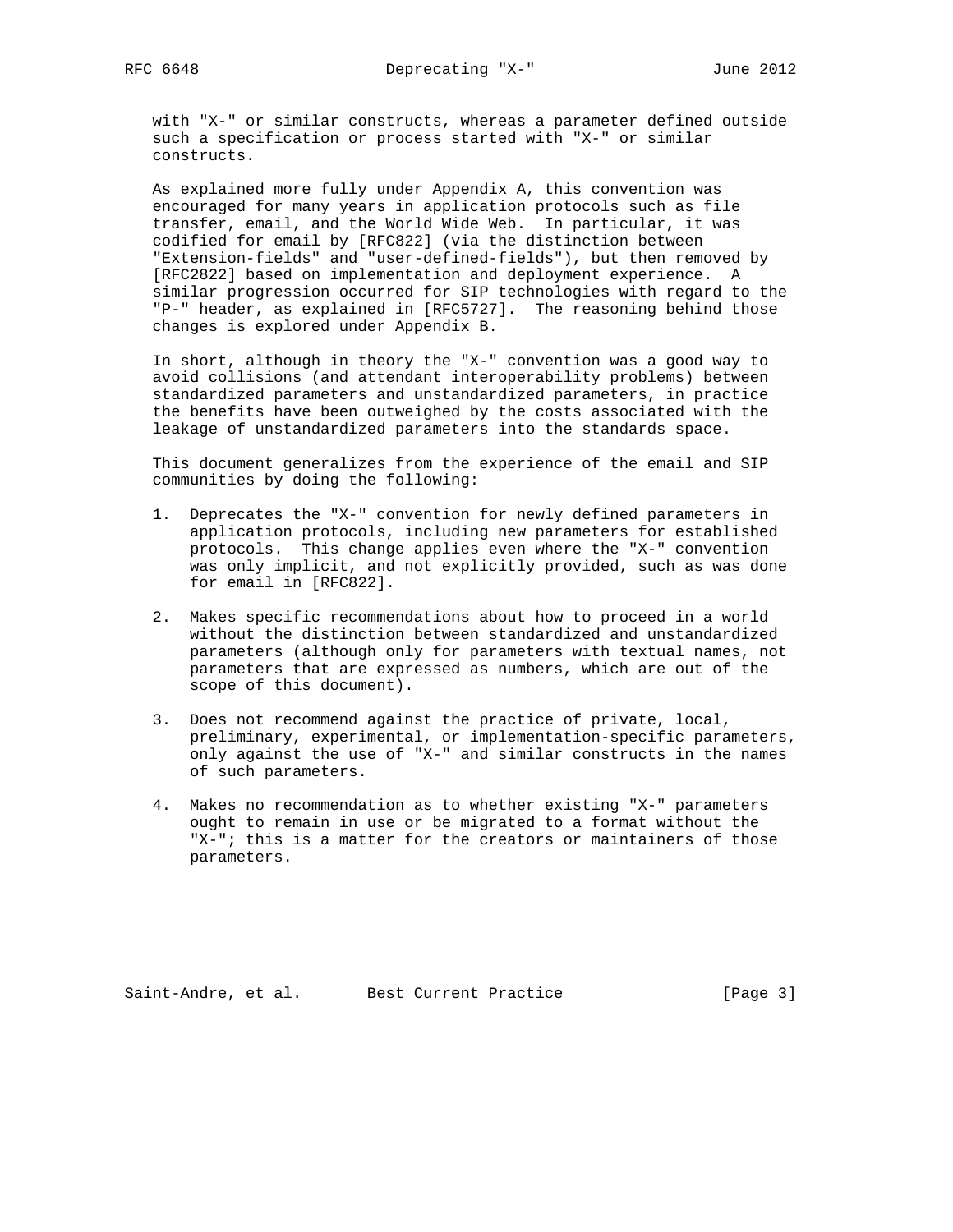5. Does not override existing specifications that legislate the use of "X-" for particular application protocols (e.g., the "x-name" token in [RFC5545]); this is a matter for the designers of those protocols.

 The key words "MUST", "MUST NOT", "REQUIRED", "SHALL", "SHALL NOT", "SHOULD", "SHOULD NOT", "RECOMMENDED", "NOT RECOMMENDED", "MAY", and "OPTIONAL" in this document are to be interpreted as described in [RFC2119].

2. Recommendations for Implementers of Application Protocols

 Implementations of application protocols MUST NOT make any assumptions about the status of a parameter, nor take automatic action regarding a parameter, based solely on the presence or absence of "X-" or a similar construct in the parameter's name.

3. Recommendations for Creators of New Parameters

 Creators of new parameters to be used in the context of application protocols:

- 1. SHOULD assume that all parameters they create might become standardized, public, commonly deployed, or usable across multiple implementations.
- 2. SHOULD employ meaningful parameter names that they have reason to believe are currently unused.
- 3. SHOULD NOT prefix their parameter names with "X-" or similar constructs.

 Note: If the relevant parameter name space has conventions about associating parameter names with those who create them, a parameter name could incorporate the organization's name or primary domain name (see Appendix B for examples).

4. Recommendations for Protocol Designers

 Designers of new application protocols that allow extensions using parameters:

- 1. SHOULD establish registries with potentially unlimited value spaces, defining both permanent and provisional registries if appropriate.
- 2. SHOULD define simple, clear registration procedures.

Saint-Andre, et al. Best Current Practice [Page 4]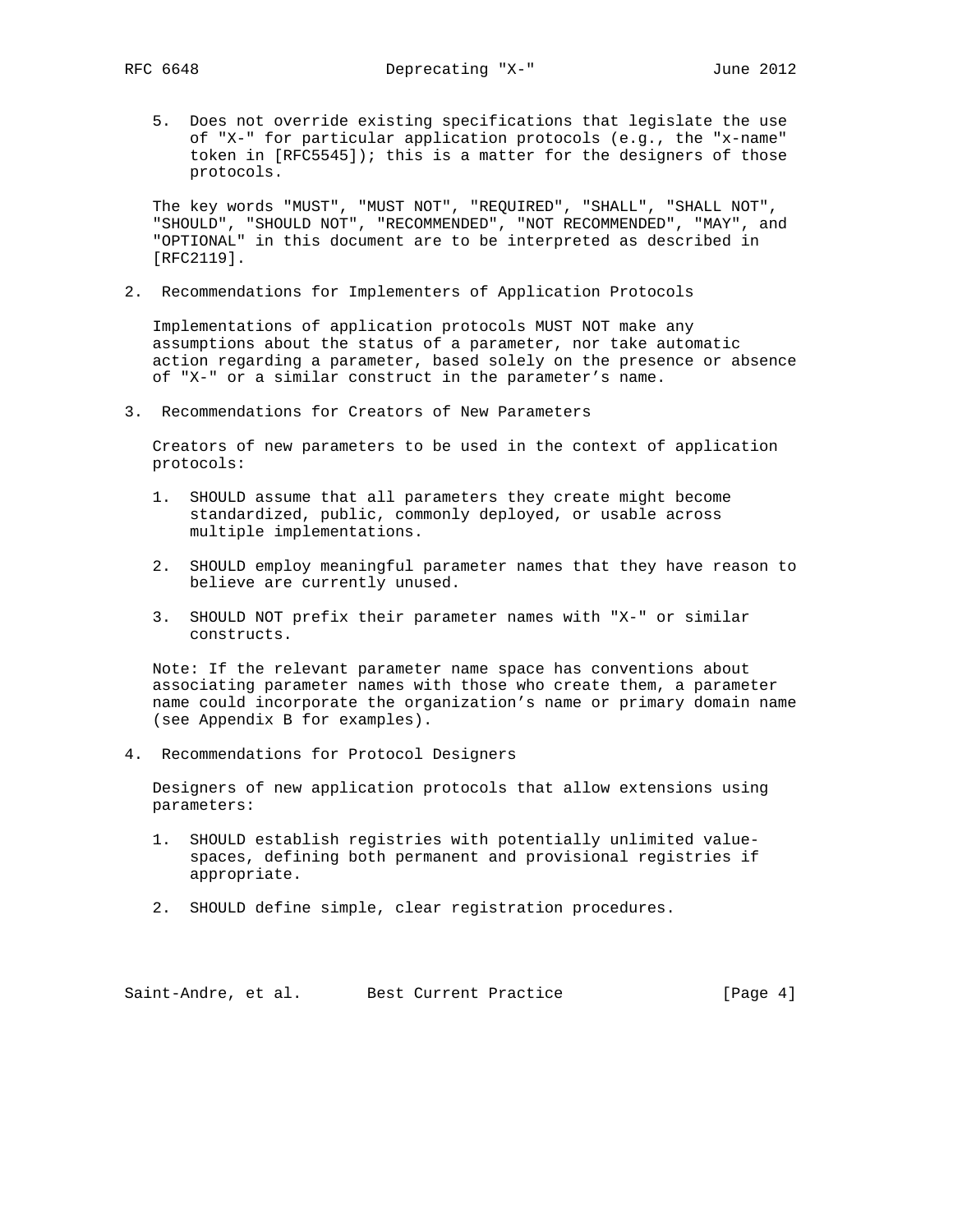- 3. SHOULD mandate registration of all non-private parameters, independent of the form of the parameter names.
- 4. SHOULD NOT prohibit parameters with an "X-" prefix or similar constructs from being registered.
- 5. MUST NOT stipulate that a parameter with an "X-" prefix or similar constructs needs to be understood as unstandardized.
- 6. MUST NOT stipulate that a parameter without an "X-" prefix or similar constructs needs to be understood as standardized.
- 5. Security Considerations

 Interoperability and migration issues with security-critical parameters can result in unnecessary vulnerabilities (see Appendix B for further discussion).

 As a corollary to the recommendation provided under Section 2, implementations MUST NOT assume that standardized parameters are "secure" whereas unstandardized parameters are "insecure", based solely on the names of such parameters.

6. IANA Considerations

 This document does not modify registration procedures currently in force for various application protocols. However, such procedures might be updated in the future to incorporate the best practices defined in this document.

7. Acknowledgements

 Thanks to Claudio Allocchio, Adam Barth, Nathaniel Borenstein, Eric Burger, Stuart Cheshire, Al Constanzo, Dave Cridland, Ralph Droms, Martin Duerst, Frank Ellermann, J.D. Falk, Ned Freed, Tony Finch, Randall Gellens, Tony Hansen, Ted Hardie, Joe Hildebrand, Alfred Hoenes, Paul Hoffman, Eric Johnson, Scott Kelly, Scott Kitterman, John Klensin, Graham Klyne, Murray Kucherawy, Eliot Lear, John Levine, Bill McQuillan, Alexey Melnikov, Subramanian Moonesamy, Keith Moore, Ben Niven-Jenkins, Zoltan Ordogh, Tim Petch, Dirk Pranke, Randy Presuhn, Julian Reschke, Dan Romascanu, Doug Royer, Andrew Sullivan, Henry Thompson, Martin Thomson, Matthew Wild, Nicolas Williams, Tim Williams, Mykyta Yevstifeyev, and Kurt Zeilenga for their feedback.

Saint-Andre, et al. Best Current Practice [Page 5]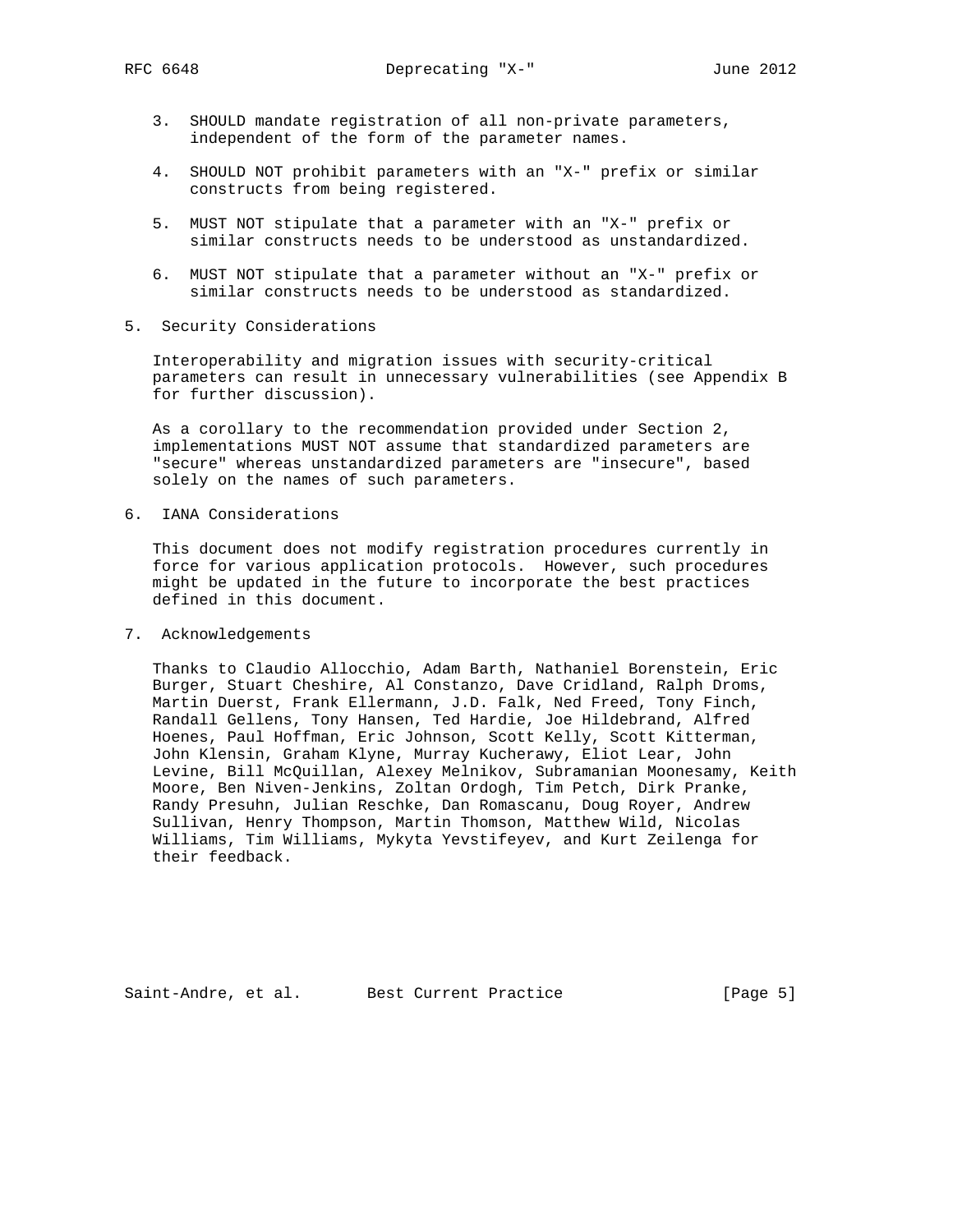Appendix A. Background

 The beginnings of the "X-" convention can be found in a suggestion made by Brian Harvey in 1975 with regard to FTP parameters [RFC691]:

 Thus, FTP servers which care about the distinction between Telnet print and non-print could implement SRVR N and SRVR T. Ideally the SRVR parameters should be registered with Jon Postel to avoid conflicts, although it is not a disaster if two sites use the same parameter for different things. I suggest that parameters be allowed to be more than one letter, and that an initial letter X be used for really local idiosyncracies [sic].

 This "X" prefix was subsequently used in [RFC737], [RFC743], and [RFC775]. This usage was noted in [RFC1123]:

 FTP allows "experimental" commands, whose names begin with "X". If these commands are subsequently adopted as standards, there may still be existing implementations using the "X" form.... All FTP implementations SHOULD recognize both forms of these commands, by simply equating them with extra entries in the command lookup table.

 The "X-" convention has been used for email header fields since at least the publication of [RFC822] in 1982, which distinguished between "Extension-fields" and "user-defined-fields" as follows:

 The prefatory string "X-" will never be used in the names of Extension-fields. This provides user-defined fields with a protected set of names.

That rule was restated by [RFC1154] as follows:

 Keywords beginning with "X-" are permanently reserved to implementation-specific use. No standard registered encoding keyword will ever begin with "X-".

 This convention continued with various specifications for media types ([RFC2045], [RFC2046], [RFC2047]), HTTP headers ([RFC2068], [RFC2616]), vCard parameters and properties ([RFC2426]), Uniform Resource Names ([RFC3406]), Lightweight Directory Access Protocol (LDAP) field names ([RFC4512]), and other application technologies.

 However, use of the "X-" prefix in email headers was effectively deprecated between the publication of [RFC822] in 1982 and the publication of [RFC2822] in 2001 by removing the distinction between the "extension-field" construct and the "user-defined-field"

Saint-Andre, et al. Best Current Practice [Page 6]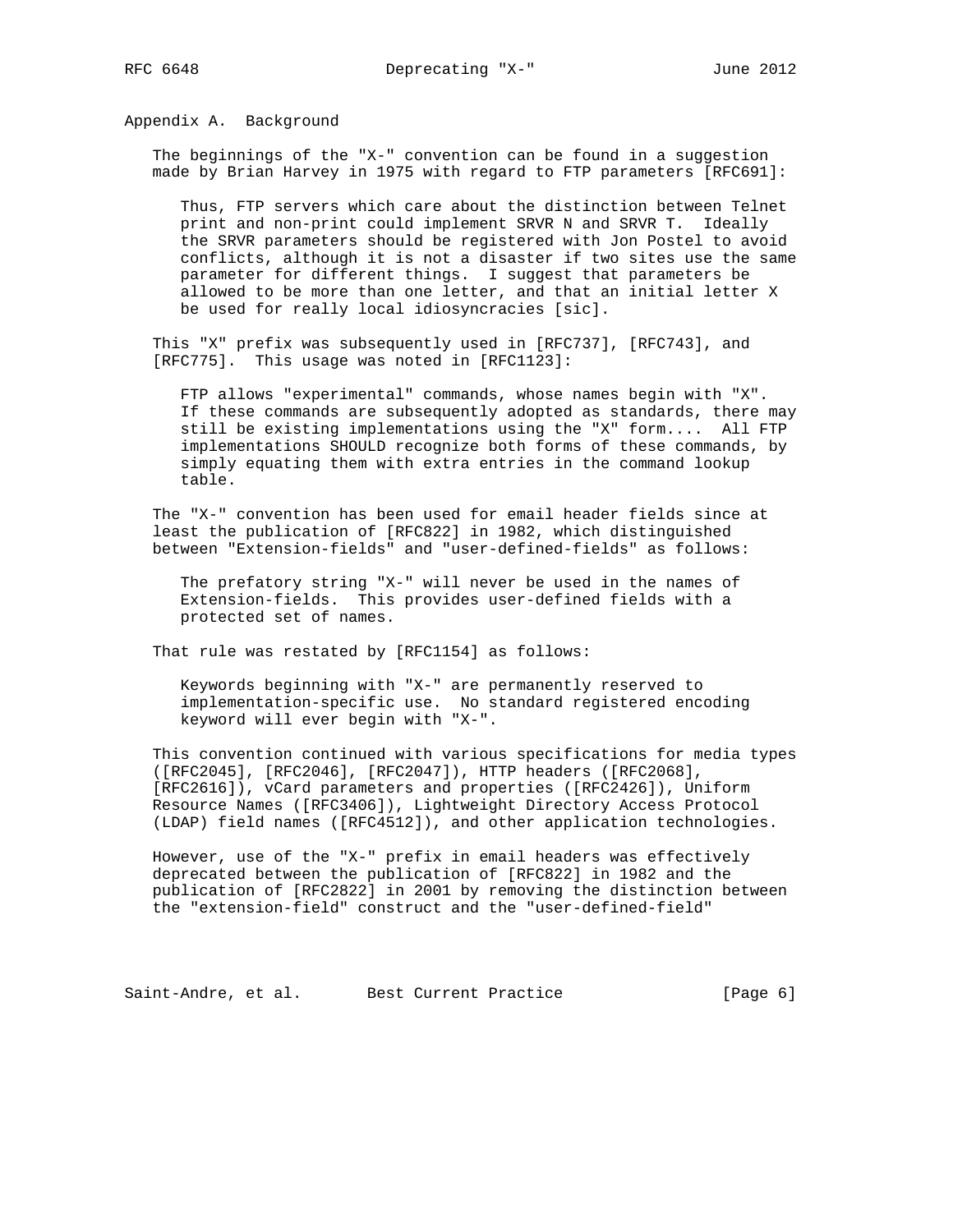construct (a similar change happened with regard to Session Initiation Protocol "P-" headers when [RFC3427] was obsoleted by [RFC5727]).

 Despite the fact that parameters containing the "X-" string have been effectively deprecated in email headers, they continue to be used in a wide variety of application protocols. The two primary situations motivating such use are:

- 1. Experiments that are intended to possibly be standardized in the future, if they are successful.
- 2. Extensions that are intended to never be standardized because they are intended only for implementation-specific use or for local use on private networks.

 Use of this naming convention is not mandated by the Internet Standards Process [BCP9] or IANA registration rules [BCP26]. Rather, it is an individual choice by each specification that references the convention or each administrative process that chooses to use it. In particular, some Standards Track RFCs have interpreted the convention in a normative way (e.g., [RFC822] and [RFC5451]).

Appendix B. Analysis

 The primary problem with the "X-" convention is that unstandardized parameters have a tendency to leak into the protected space of standardized parameters, thus introducing the need for migration from the "X-" name to a standardized name. Migration, in turn, introduces interoperability issues (and sometimes security issues) because older implementations will support only the "X-" name and newer implementations might support only the standardized name. To preserve interoperability, newer implementations simply support the "X-" name forever, which means that the unstandardized name has become a de facto standard (thus obviating the need for segregation of the name space into standardized and unstandardized areas in the first place).

 We have already seen this phenomenon at work with regard to FTP in the quote from [RFC1123] in Appendix A. The HTTP community had the same experience with the "x-gzip" and "x-compress" media types, as noted in [RFC2068]:

 For compatibility with previous implementations of HTTP, applications should consider "x-gzip" and "x-compress" to be equivalent to "gzip" and "compress" respectively.

Saint-Andre, et al. Best Current Practice [Page 7]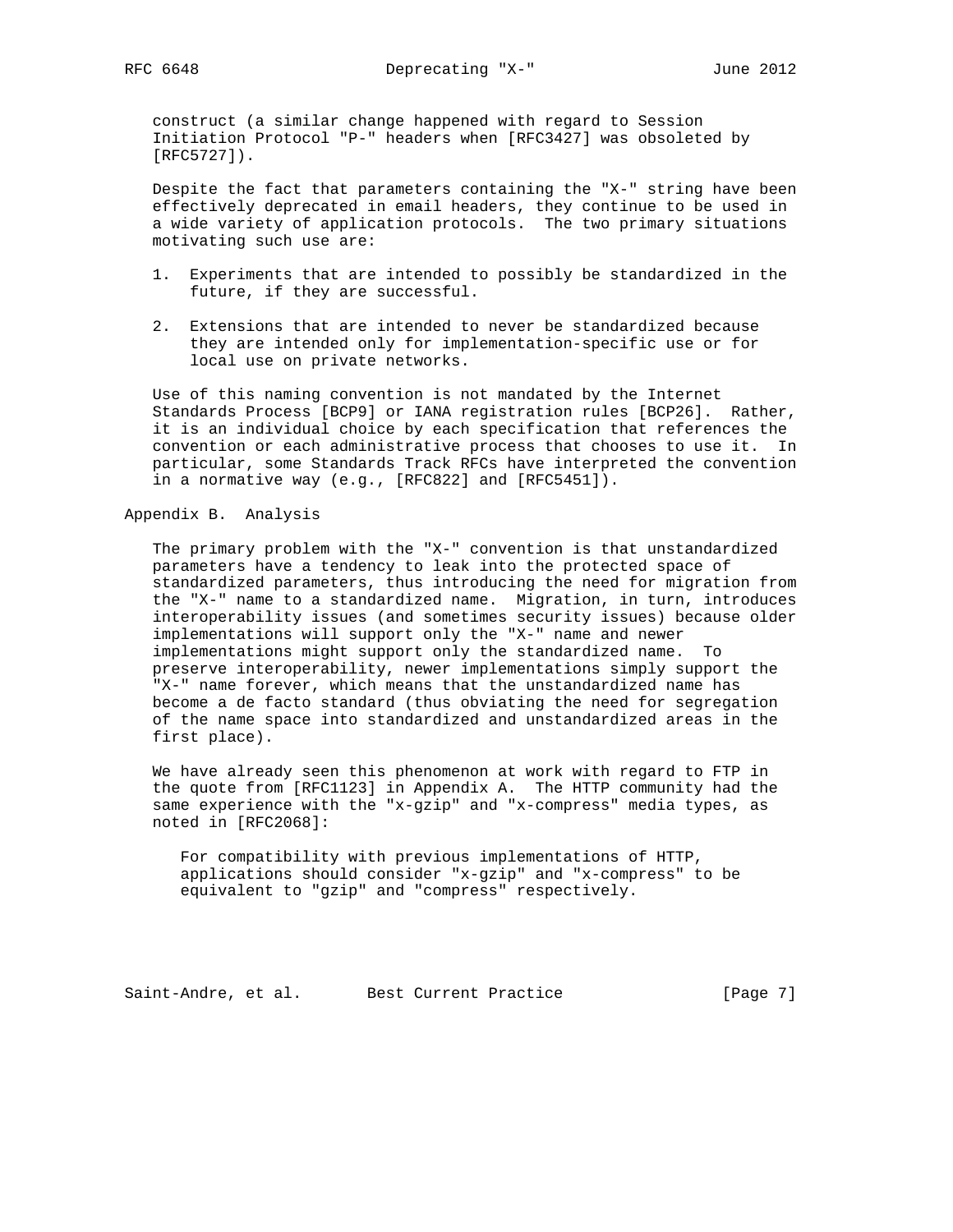A similar example can be found in [RFC5064], which defined the "Archived-At" message header field but also found it necessary to define and register the "X-Archived-At" field:

 For backwards compatibility, this document also describes the X-Archived-At header field, a precursor of the Archived-At header field. The X-Archived-At header field MAY also be parsed, but SHOULD NOT be generated.

 One of the original reasons for segregation of name spaces into standardized and unstandardized areas was the perceived difficulty of registering names. However, the solution to that problem has been simpler registration rules, such as those provided by [RFC3864] and [RFC4288]. As explained in [RFC4288]:

 [W]ith the simplified registration procedures described above for vendor and personal trees, it should rarely, if ever, be necessary to use unregistered experimental types. Therefore, use of both "x-" and "x." forms is discouraged.

 For some name spaces, another helpful practice has been the establishment of separate registries for permanent names and provisional names, as in [RFC4395].

 Furthermore, often standardization of a unstandardized parameter leads to subtly different behavior (e.g., the standardized version might have different security properties as a result of security review provided during the standardization process). If implementers treat the old, unstandardized parameter and the new, standardized parameter as equivalent, interoperability and security problems can ensue. Analysis of unstandardized parameters to detect and correct flaws is, in general, a good thing and is not intended to be discouraged by the lack of distinction in element names. If an originally unstandardized parameter or protocol element is standardized and the new form has differences that affect interoperability or security properties, it would be inappropriate for implementations to treat the old form as identical to the new form.

 For similar considerations with regard to the "P-" convention in the Session Initiation Protocol, see [RFC5727].

Saint-Andre, et al. Best Current Practice [Page 8]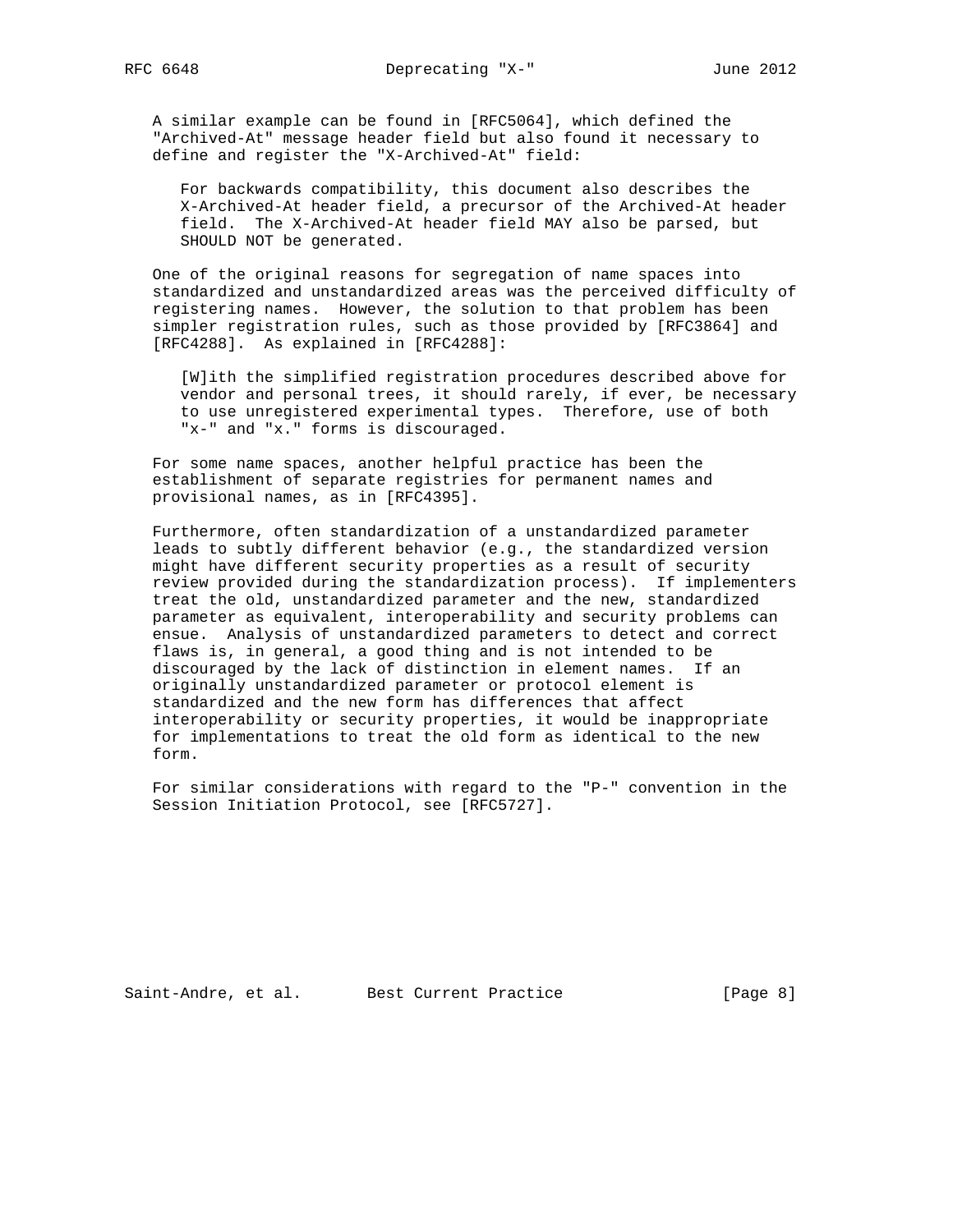In some situations, segregating the parameter name space used in a given application protocol can be justified:

- 1. When it is extremely unlikely that some parameters will ever be standardized. In this case, implementation-specific and private use parameters could at least incorporate the organization's name (e.g., "ExampleInc-foo" or, consistent with [RFC4288], "VND.ExampleInc.foo") or primary domain name (e.g., "com.example.foo" or a Uniform Resource Identifier [RFC3986] such as "http://example.com/foo"). In rare cases, truly experimental parameters could be given meaningless names such as nonsense words, the output of a hash function, or Universally Unique Identifiers (UUIDs) [RFC4122].
- 2. When parameter names might have significant meaning. This case too is rare, since implementers can almost always find a synonym for an existing term (e.g., "urgency" instead of "priority") or simply invent a more creative name (e.g., "get-it-there-fast"). The existence of multiple similarly named parameters can be confusing, but this is true regardless if there is an attempt to segregate standardized and unstandardized parameters (e.g., "X-Priority" can be confused with "Urgency").
- 3. When parameter names need to be very short (e.g., as in [RFC5646] for language tags). In this case, it can be more efficient to assign numbers instead of human-readable names (e.g., as in [RFC2939] for DHCP options) and to leave a certain numeric range for implementation-specific extensions or private use (e.g., as with the codec numbers used with the Session Description Protocol [RFC4566]).

 There are three primary objections to deprecating the "X-" convention as a best practice for application protocols:

- 1. Implementers might mistake one parameter for another parameter that has a similar name; a rigid distinction such as an "X-" prefix can make this clear. However, in practice, implementers are forced to blur the distinction (e.g., by treating "X-foo" as a de facto standard), so it inevitably becomes meaningless.
- 2. Collisions are undesirable, and it would be bad for both a standardized parameter "foo" and a unstandardized parameter "foo" to exist simultaneously. However, names are almost always cheap, so an experimental, implementation-specific, or private-use name of "foo" does not prevent a standards development organization from issuing a similarly creative name such as "bar".

Saint-Andre, et al. Best Current Practice [Page 9]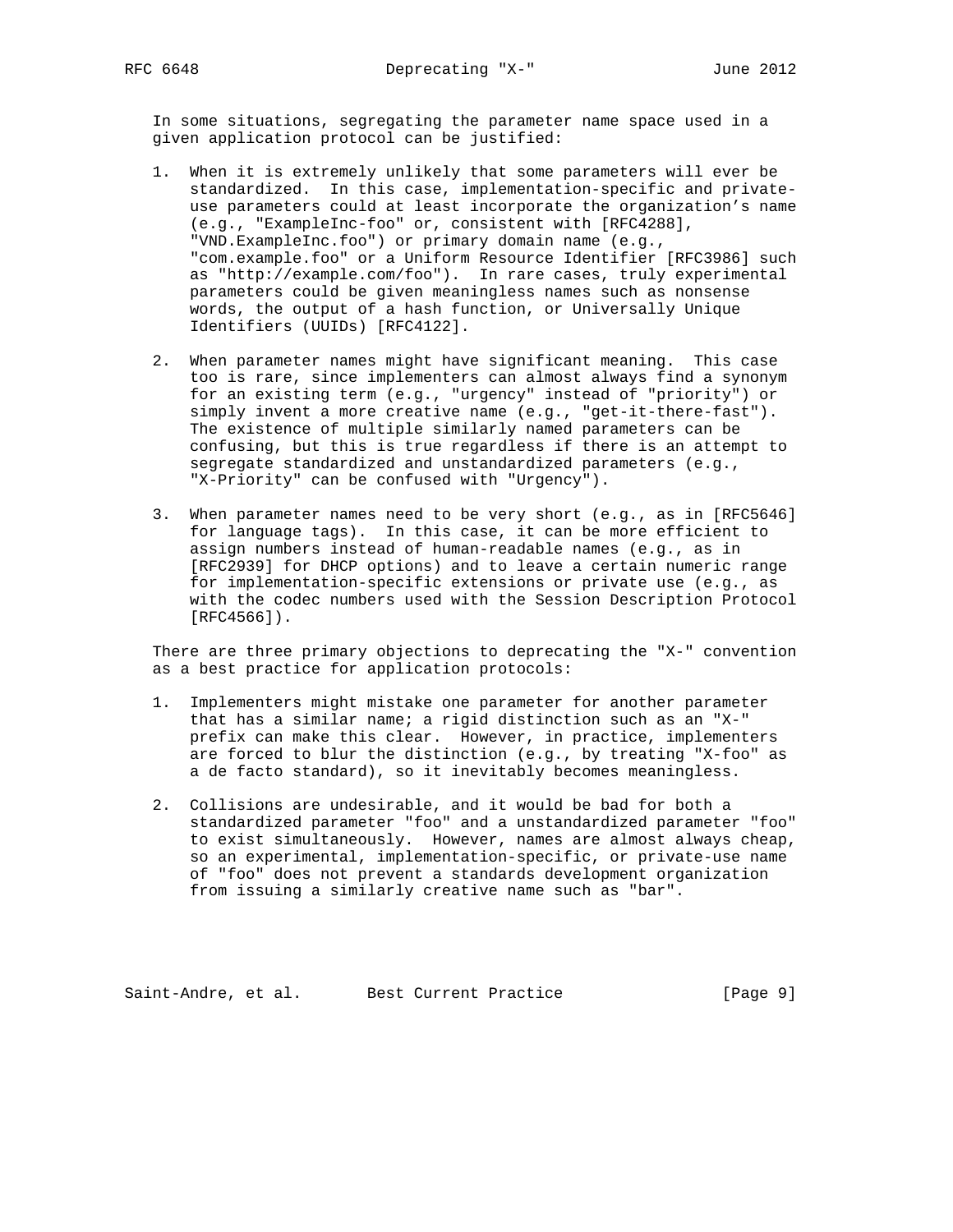3. [BCP82] is entitled "Assigning Experimental and Testing Numbers Considered Useful" and therefore implies that the "X-" prefix is also useful for experimental parameters. However, BCP 82 addresses the need for protocol numbers when the pool of such numbers is strictly limited (e.g., DHCP options) or when a number is absolutely required even for purely experimental purposes (e.g., the Protocol field of the IP header). In almost all application protocols that make use of protocol parameters (including email headers, media types, HTTP headers, vCard parameters and properties, URNs, and LDAP field names), the name space is not limited or constrained in any way, so there is no need to assign a block of names for private use or experimental purposes (see also [BCP26]).

 Therefore, it appears that segregating the parameter space into a standardized area and a unstandardized area has few, if any, benefits and has at least one significant cost in terms of interoperability.

## References

Normative References

 [RFC2119] Bradner, S., "Key words for use in RFCs to Indicate Requirement Levels", BCP 14, RFC 2119, March 1997.

Informative References

- [BCP9] Bradner, S., "The Internet Standards Process -- Revision 3", BCP 9, RFC 2026, October 1996.
- [BCP26] Narten, T. and H. Alvestrand, "Guidelines for Writing an IANA Considerations Section in RFCs", BCP 26, RFC 5226, May 2008.
- [BCP82] Narten, T., "Assigning Experimental and Testing Numbers Considered Useful", BCP 82, RFC 3692, January 2004.
- [RFC691] Harvey, B., "One more try on the FTP", RFC 691, June 1975.
- [RFC737] Harrenstien, K., "FTP extension: XSEN", RFC 737, October 1977.
- [RFC743] Harrenstien, K., "FTP extension: XRSQ/XRCP", RFC 743, December 1977.
- [RFC775] Mankins, D., Franklin, D., and A. Owen, "Directory oriented FTP commands", RFC 775, December 1980.

Saint-Andre, et al. Best Current Practice [Page 10]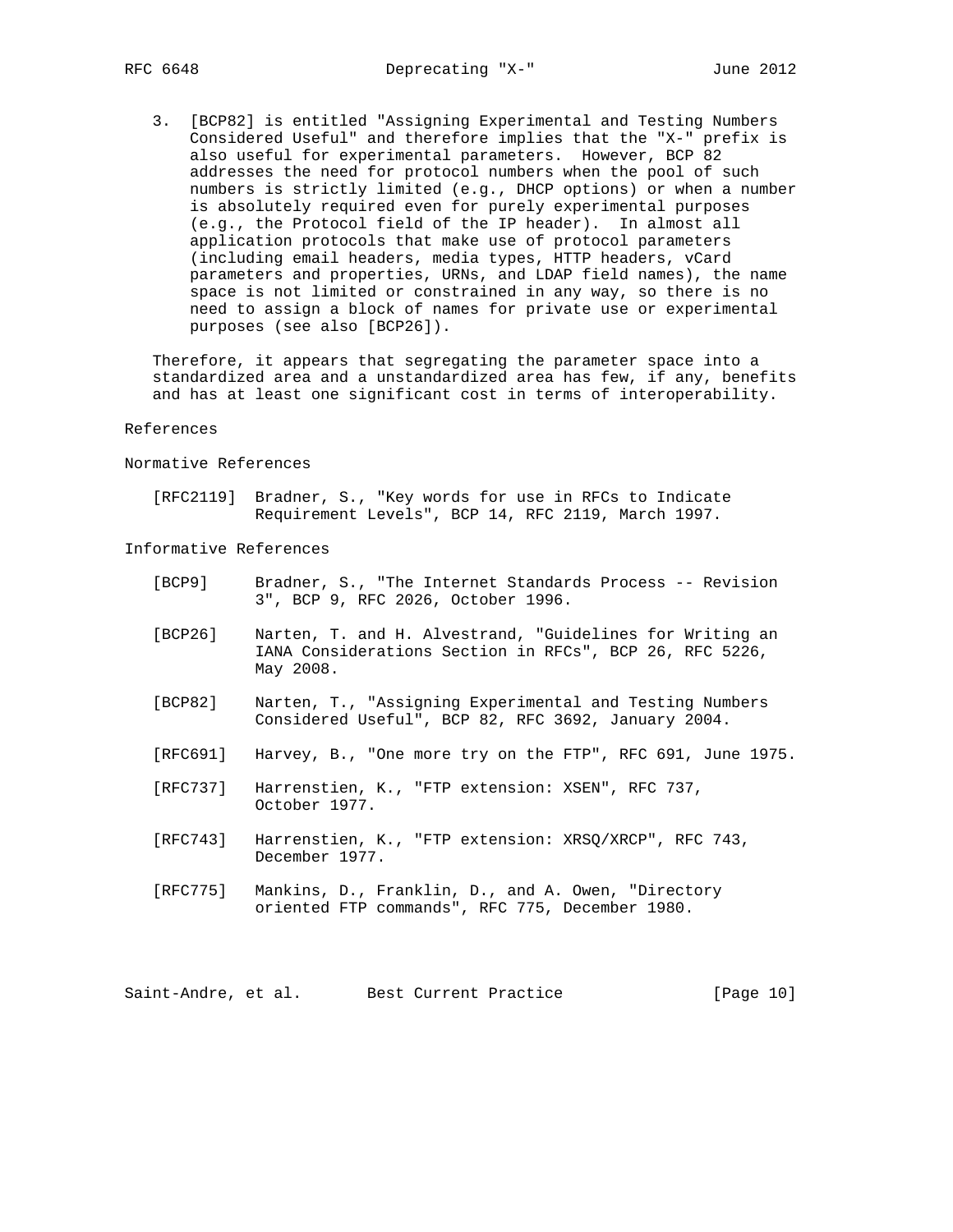- [RFC822] Crocker, D., "Standard for the format of ARPA Internet text messages", STD 11, RFC 822, August 1982.
- [RFC1123] Braden, R., "Requirements for Internet Hosts Application and Support", STD 3, RFC 1123, October 1989.
- [RFC1154] Robinson, D. and R. Ullmann, "Encoding header field for internet messages", RFC 1154, April 1990.
- [RFC2045] Freed, N. and N. Borenstein, "Multipurpose Internet Mail Extensions (MIME) Part One: Format of Internet Message Bodies", RFC 2045, November 1996.
- [RFC2046] Freed, N. and N. Borenstein, "Multipurpose Internet Mail Extensions (MIME) Part Two: Media Types", RFC 2046, November 1996.
- [RFC2047] Moore, K., "MIME (Multipurpose Internet Mail Extensions) Part Three: Message Header Extensions for Non-ASCII Text", RFC 2047, November 1996.
- [RFC2068] Fielding, R., Gettys, J., Mogul, J., Nielsen, H., and T. Berners-Lee, "Hypertext Transfer Protocol -- HTTP/1.1", RFC 2068, January 1997.
- [RFC2426] Dawson, F. and T. Howes, "vCard MIME Directory Profile", RFC 2426, September 1998.
- [RFC2616] Fielding, R., Gettys, J., Mogul, J., Frystyk, H., Masinter, L., Leach, P., and T. Berners-Lee, "Hypertext Transfer Protocol -- HTTP/1.1", RFC 2616, June 1999.
- [RFC2822] Resnick, P., "Internet Message Format", RFC 2822, April 2001.
- [RFC2939] Droms, R., "Procedures and IANA Guidelines for Definition of New DHCP Options and Message Types", BCP 43, RFC 2939, September 2000.
- [RFC3406] Daigle, L., van Gulik, D., Iannella, R., and P. Faltstrom, "Uniform Resource Names (URN) Namespace Definition Mechanisms", BCP 66, RFC 3406, October 2002.
- [RFC3427] Mankin, A., Bradner, S., Mahy, R., Willis, D., Ott, J., and B. Rosen, "Change Process for the Session Initiation Protocol (SIP)", RFC 3427, December 2002.

Saint-Andre, et al. Best Current Practice [Page 11]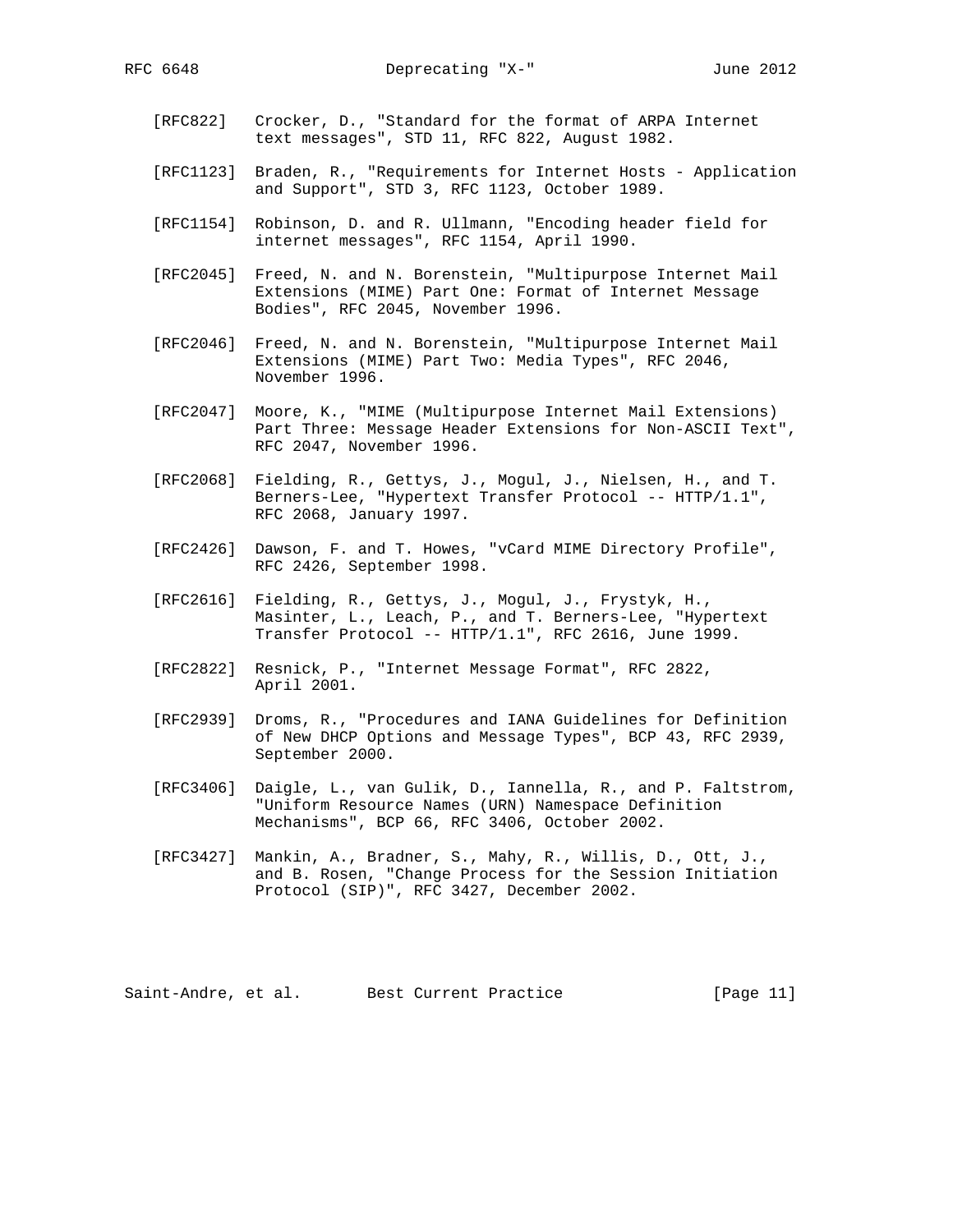- [RFC3864] Klyne, G., Nottingham, M., and J. Mogul, "Registration Procedures for Message Header Fields", BCP 90, RFC 3864, September 2004.
- [RFC3986] Berners-Lee, T., Fielding, R., and L. Masinter, "Uniform Resource Identifier (URI): Generic Syntax", STD 66, RFC 3986, January 2005.
- [RFC4122] Leach, P., Mealling, M., and R. Salz, "A Universally Unique IDentifier (UUID) URN Namespace", RFC 4122, July 2005.
- [RFC4288] Freed, N. and J. Klensin, "Media Type Specifications and Registration Procedures", BCP 13, RFC 4288, December 2005.
- [RFC4395] Hansen, T., Hardie, T., and L. Masinter, "Guidelines and Registration Procedures for New URI Schemes", BCP 35, RFC 4395, February 2006.
- [RFC4512] Zeilenga, K., "Lightweight Directory Access Protocol (LDAP): Directory Information Models", RFC 4512, June 2006.
- [RFC4566] Handley, M., Jacobson, V., and C. Perkins, "SDP: Session Description Protocol", RFC 4566, July 2006.
- [RFC5064] Duerst, M., "The Archived-At Message Header Field", RFC 5064, December 2007.
- [RFC5451] Kucherawy, M., "Message Header Field for Indicating Message Authentication Status", RFC 5451, April 2009.
- [RFC5545] Desruisseaux, B., "Internet Calendaring and Scheduling Core Object Specification (iCalendar)", RFC 5545, September 2009.
- [RFC5646] Phillips, A. and M. Davis, "Tags for Identifying Languages", BCP 47, RFC 5646, September 2009.
- [RFC5727] Peterson, J., Jennings, C., and R. Sparks, "Change Process for the Session Initiation Protocol (SIP) and the Real time Applications and Infrastructure Area", BCP 67, RFC 5727, March 2010.

Saint-Andre, et al. Best Current Practice [Page 12]